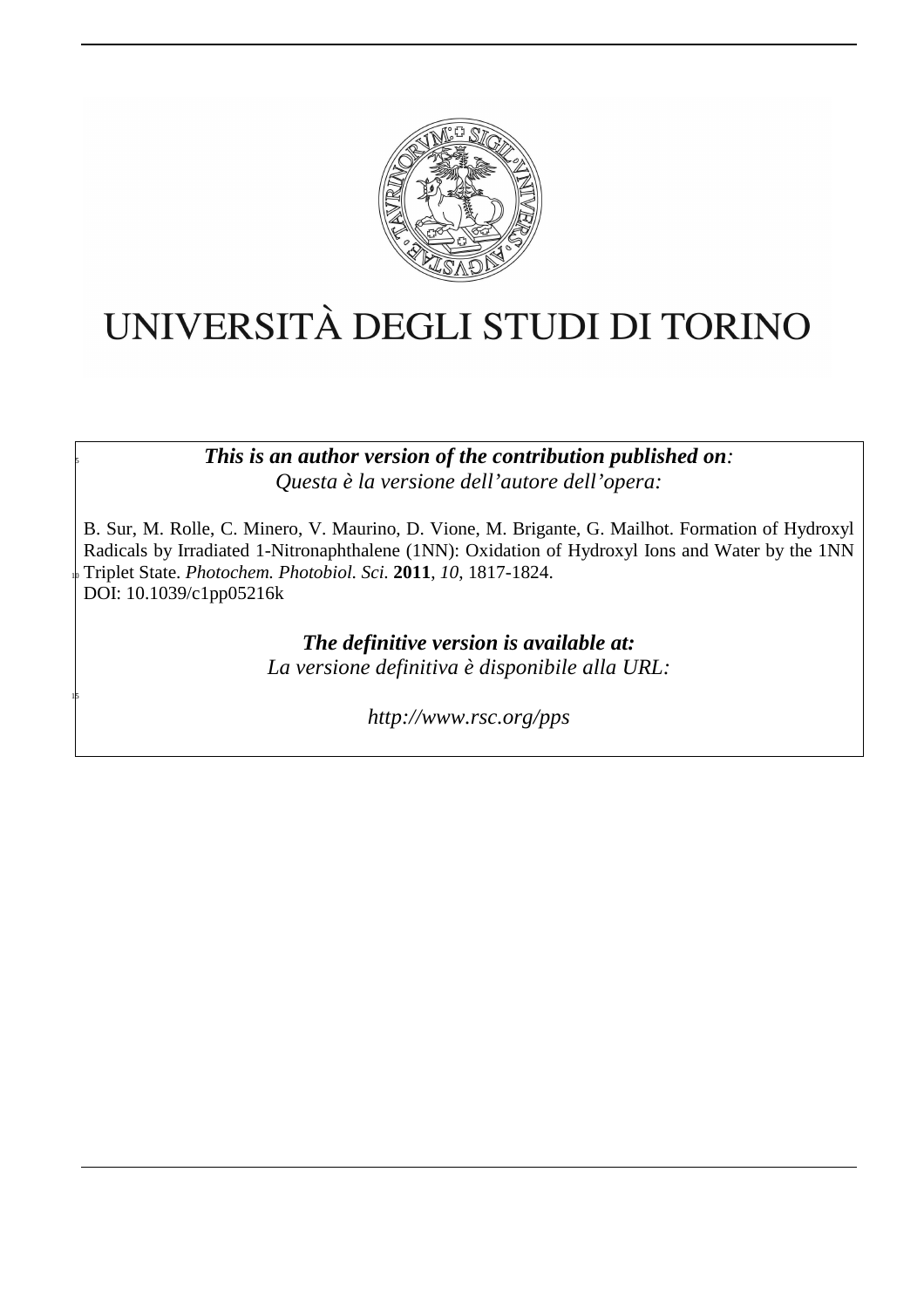# **Formation of hydroxyl radicals by irradiated 1-nitronaphthalene (1NN): oxidation of hydroxyl ions and water by the 1NN triplet state**

**Babita Sur,a,b Maura Rolle,<sup>a</sup> Claudio Minero,<sup>a</sup> Valter Maurino,<sup>a</sup> Davide Vione,a,c\* Marcello Brigante,d,e\* Gilles Mailhot d,e** 

The excited triplet state of 1-nitronaphthalene  $(^{3}1NN^*)$  reacts with OH<sup>-</sup> with a second-order reaction rate constant of  $(1.66\pm0.08)\cdot10^7$  M<sup>-1</sup> s<sup>-1</sup> (μ $\pm\sigma$ ). The reaction yields the <sup>•</sup>OH radical and the radical anion 1NN<sup>-•</sup>. In aerated solution, the radical  $1NN^{-}$  would react with O<sub>2</sub> to finally produce  $H_2O_2$  upon hydroperoxide/superoxide disproportionation. The photolysis of  $H_2O_2$  is

10 another potential source of "OH, but such a pathway would be a minor one in circumneutral (pH 6.5) or in basic solution ([OH<sup>-</sup>] = 0.3-0.5 M). The oxidation of H<sub>2</sub>O by <sup>3</sup>1NN<sup>\*</sup>, with rate constant  $3.8\pm0.3 \text{ M}^{-1} \text{ s}^{-1}$ , could be the main  $\text{O}^{\bullet}$  Source at pH 6.5.

# **Introduction**

5

Photochemical reactions are important pathways for the 15 transformation of naturally occurring compounds and of manmade xenobiotics in surface and atmospheric waters. The photoinduced transformation of a dissolved molecule can take place by direct photolysis or indirect photochemistry. The latter involves reaction with transient species, produced upon

- <sup>20</sup>irradiation of sunlight-absorbing molecules called photosensitisers.**1-6** In surface waters, the main photosensitisers are chromophoric dissolved organic matter (CDOM), nitrite, nitrate and, probably to a lesser extent, Fe species.**7-13** Nitrite is also a well known photosensitiser in fog,
- $25$  rain and dew water.<sup>14,15</sup> A recent study has shown that sunlight-absorbing organic compounds in rainwater have a very low to nil photoactivity, thus behaving in a very different way than surface-water CDOM.**<sup>16</sup>**
- The main transient species that are produced by the 30 photosensitisers upon sunlight absorption are hydroxyl ('OH) and carbonate  $(CO_3^{\bullet})$  radicals, singlet oxygen  $(^1O_2)$  and the excited triplet states of CDOM (<sup>3</sup>CDOM\*).<sup>17</sup> CDOM is by far the main photosensitiser in surface waters: it is the only source of  ${}^{1}O_{2}$  and  ${}^{3}CDOM*$  <sup>18,19</sup> and is usually the main 35 source of  $\text{{}^{\bullet}OH.}^{20,21}$  Despite the major role of CDOM as  $\text{{}^{\bullet}OH}$ producer in surface waters, the exact pathways of this process
- are still unknown. Several hypotheses have been formulated, including the  $\bullet$ OH generation *via* formation of  $H_2O_2$  by irradiated CDOM.**22,23** Photogenerated hydrogen peroxide <sup>40</sup>could take part in Fenton and Fenton-like processes in the
- presence of Fe species **24,25** or undergo photolysis to yield  $\bullet$  OH.<sup>17</sup> A recent study has shown that  $H_2O_2$  may be involved in the photochemical production of •OH by humic and fulvic acids under irradiation, but such a pathway would not be the <sup>45</sup> only one and not even the most important.<sup>26</sup>

 An alternative hypothesis for CDOM-mediated •OH production could be the oxidation of water and/or OH<sup>-</sup> by <sup>3</sup>CDOM<sup>\*</sup>, but limited evidence is presently available of the possibility of such a process. There is more evidence of the

50 ability of the excited triplet states to simulate the 'OH reactivity, by inducing the hydroxylation of •OH probe molecules.<sup>27</sup> For instance, the triplet state of anthraquinone-2-

sulphonate (AQ2S) is thermodynamically unable to oxidise water to  $\text{O}H$ ,<sup>28,29</sup> but it simulates the hydroxyl radical 55 reactivity in the presence of otherwise effective 'OH probe molecules such as benzene and terephthalic acid.**30,31** However, it is known that the excited triplet state of 1 nitronaphthalene, <sup>3</sup>1NN<sup>\*</sup>, is able to react with OH<sup>-22</sup> Many features of such a reaction, studied by laser flash photolysis 60 (LFP), are compatible with the formation of <sup>•</sup>OH.<sup>33</sup> Recent evidence has been provided that irradiated 1NN yields •OH, but the exact reaction pathway is still unknown.**<sup>34</sup>**. Oxidation of  $H_2O/OH^-$  by <sup>3</sup>1NN\* is a possibility, but an alternative pathway could involve generation of  $H_2O_2$  followed by its  $65$  photolysis (in the following reaction scheme, S is a dissolved substrate and ISC = inter-system crossing):**32-37** 

| $1NN + hy \xrightarrow{ISC} 31NN^*$                             | (1) |
|-----------------------------------------------------------------|-----|
| $31NN^* + S \rightarrow 1NN^{-\bullet} + S^{+\bullet}$          | (2) |
| $1NN^{-\bullet} + O_2 \rightarrow 1NN + O_2^{-\bullet}$         | (3) |
| $HO_2^{\bullet} \rightleftharpoons O_2^{\bullet} + H^+$         | (4) |
| $HO_2^{\bullet} + O_2^{\bullet} + H^+ \rightarrow H_2O_2 + O_2$ | (5) |
| $H_2O_2 + hv \rightarrow 2^{\bullet}OH$                         | (6) |
|                                                                 |     |

The two alternative pathways for **OH** production by irradiated 1NN (H<sub>2</sub>O/OH<sup>-</sup> oxidation by <sup>3</sup>1NN\* or H<sub>2</sub>O<sub>2</sub> <sup>75</sup>generation and photolysis) have a very interesting parallelism with the processes under debate for the photochemical generation of **OH** by CDOM.<sup>26</sup> Therefore, 1NN under irradiation could be a very useful model system to understand the pathways of •OH production by organic matter in surface <sup>80</sup>waters. The goal of the present study is the elucidation of the

- processes involved in •OH formation by irradiated 1NN. This implies a study of the reaction between  $31NN^*$  and OH<sup>-</sup>, as well as the assessment of  $H_2O_2$  photoproduction by 1NN under irradiation.
- 85 The formation of 'OH by irradiated 1NN has been demonstrated by use as probe reactions of both benzene and terephthalic acid hydroxylation (to phenol and 2 hydroxyterephthalic acid, respectively).**<sup>34</sup>** Such processes can be suitable for the assessment of •OH photoproduction by
- <sup>90</sup>1NN at circumneutral pH, but they would not be recommended to study reactions that occur in the presence of OH<sup> $-$ </sup> in basic solution. Phenol has  $pK_a = 10^{-38}$  and, therefore,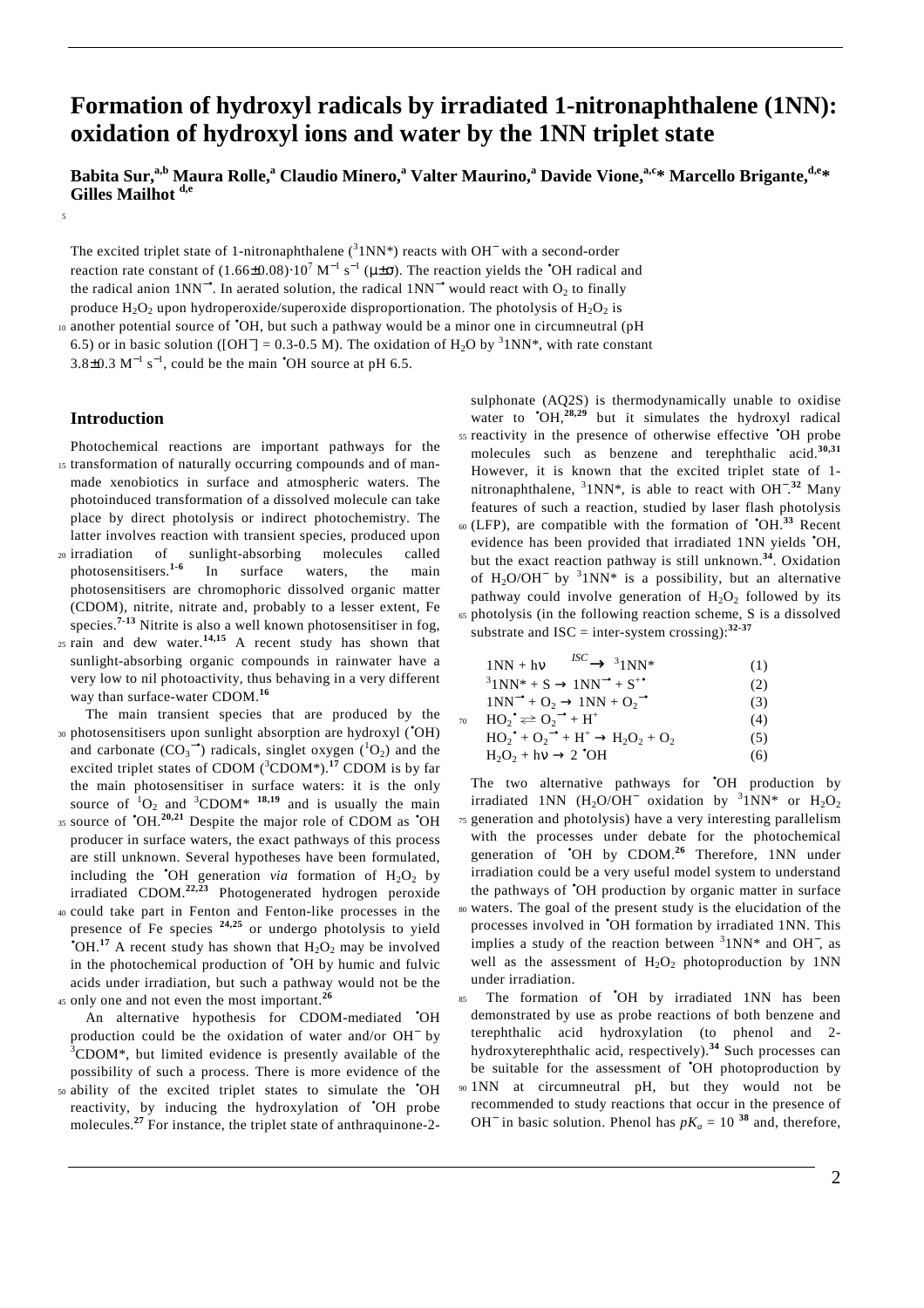its yield from benzene and/or its stability in aqueous solution could be modified at basic pH. As far as terephthalic acid is concerned, we have recently found that its yield of hydroxylation has a significant pH dependence **<sup>31</sup>** that could <sup>5</sup>bias the interpretation of the experimental results of the

- present study. The transformation of nitrobenzene (NB) is not selective enough as probe reaction for **OH** generation in surface waters, $30,39$  but it can satisfactorily be exploited in simplified laboratory solutions where the probability of
- 10 interfering processes is much lower.<sup>40</sup> Moreover, NB transformation has been found to undergo interference by the AQ2S triplet state to a lesser extent than the hydroxylation of benzene.**<sup>30</sup>** For these reasons, coupled with the fact that it does not take part to acid-base equilibria, NB was chosen as •OH 15 probe molecule under basic conditions after a preliminary
- control of the absence of interference by  $31NN^*$ .

 In contrast, the hydroxylation of benzene to phenol was adopted as •OH probe reaction under circumneutral conditions. Under such circumstances the production rate of

- <sup>20</sup> **CH** is fairly low (*vide infra*) and the transformation of a primary compound (NB) would not be sensitive enough. Indeed, low •OH formation rates require a low initial NB concentration for the detection, otherwise a too limited fraction of NB would be transformed. However, low NB gives
- <sup>25</sup>detection problems and does not ensure scavenging of the majority of photoproduced •OH. A high initial NB concentration would scavenge the majority of •OH, but the reaction would produce a very limited percentage transformation of NB. The variation of NB concentration with
- <sup>30</sup>time would thus be comparable to or even lower than the analytical reproducibility, preventing a proper measurement of •OH formation. In contrast, benzene at relatively high concentration can be used to detect •OH when the formation rate of the latter is low. Under such conditions there would be <sup>35</sup> formation of low but still detectable amounts of phenol.<sup>20</sup>

# **Experimental**

#### **Reagents and materials**

1-Nitronaphthalene (1NN, purity grade 99%), nitrobenzene (>99%), methanol (gradient grade), NaOH (99%) and phenol <sup>40</sup>(>99%) were purchased from Aldrich, 2-propanol (LiChrosolv

gradient grade), benzene (for gas chromatography) and  $H_3PO_4$ (85%) from VWR Int. All reagents were used as received, without further purification.

# **Irradiation experiments**

- <sup>45</sup>Irradiation was carried out under a set of five 40 W Philips TL K05 UVA lamps, with emission maximum at 365 nm. The lamp irradiance between 300 and 400 nm was  $20±1$  W m<sup>-2</sup>, measured with a CO.FO.ME.GRA. (Milan, Italy) power meter. The samples (5 mL total volume) were placed into
- <sup>50</sup>cylindrical Pyrex glass cells (4.0 cm diameter, 2.3 cm height) closed with a lateral screw cap, and were magnetically stirred during irradiation. The incident radiation reached the cells mainly from the top, and the optical path length of the solution was  $b = 0.4$  cm. The incident photon flux in solution
- <sup>55</sup>was actinometrically determined using the ferrioxalate method. The absorption spectrum of  $Fe(C_2O_4)_3^{3-}$  and the variation with wavelength of the quantum yield of  $\text{Fe}^{2+}$ generation were taken into account.**<sup>41</sup>** If one knows, as a function of the wavelength, the fraction of radiation absorbed <sup>60</sup> by Fe(C<sub>2</sub>O<sub>4</sub>)<sub>3</sub><sup>3−</sup>, the quantum yield of Fe<sup>2+</sup> photoproduction and the shape of the lamp spectrum (*vide infra*), it is possible to use the measured formation rate of  $\text{Fe}^{2+}$  to fix the value of the incident spectral photon flux density  $p^{\circ}(\lambda)$ . The photon flux  $P_o = \int p^\circ(\lambda) d\lambda$  was  $1.6 \times 10^{-5}$  Einstein L<sup>-1</sup> s<sup>-1</sup>. The
- <sup>65</sup>irradiation temperature was around 305 K. Figure 1 reports the emission spectrum of the adopted lamps, measured with an Ocean Optics SD 2000 CCD spectrophotometer and normalised to the actinometry results, as well as the absorption spectrum of 1NN, taken with a Varian Cary 100 <sup>70</sup>Scan UV-Vis spectrophotometer.



**Figure 1.** Spectral photon flux density  $p^{\circ}(\lambda)$  of the adopted UVA lamp. Molar absorption coefficient  $\varepsilon$  of 1NN.

## **Analytical determinations**

λ

<sup>75</sup>After irradiation the solutions were allowed to cool for 10-15 min under refrigeration, to minimise the volatilisation of 1NN and, when applicable, that of benzene. Analysis was then carried out by High Performance Liquid Chromatography coupled with UV-Vis detection (HPLC-UV). The adopted <sup>80</sup>Merck-Hitachi instrument was equipped with AS2000A autosampler (100 µL sample volume), L-6200 and L-6000 pumps for high-pressure gradients, Merck LiChrocart RP-C18 column packed with LiChrospher 100 RP-18 (125 mm  $\times$  4.6 mm  $\times$  5  $\mu$ m), and L-4200 UV-Vis detector (detection  $85$  wavelength 220 nm). In the case of 1NN alone and of 1NN + NB, isocratic elution was carried out with 60:40 CH<sub>3</sub>OH: aqueous  $H_3PO_4$  (pH 2.8) at 1.0 mL min<sup>-1</sup> flow rate. In the case of  $1NN + \text{benzene}$ , the eluent was a 50:50 mixture of the already cited components. The retention times were (min): <sup>90</sup>phenol (2.9), benzene (8.9), NB (4.0), 1NN (11.1 or 24.7). The column dead time was 0.90 min.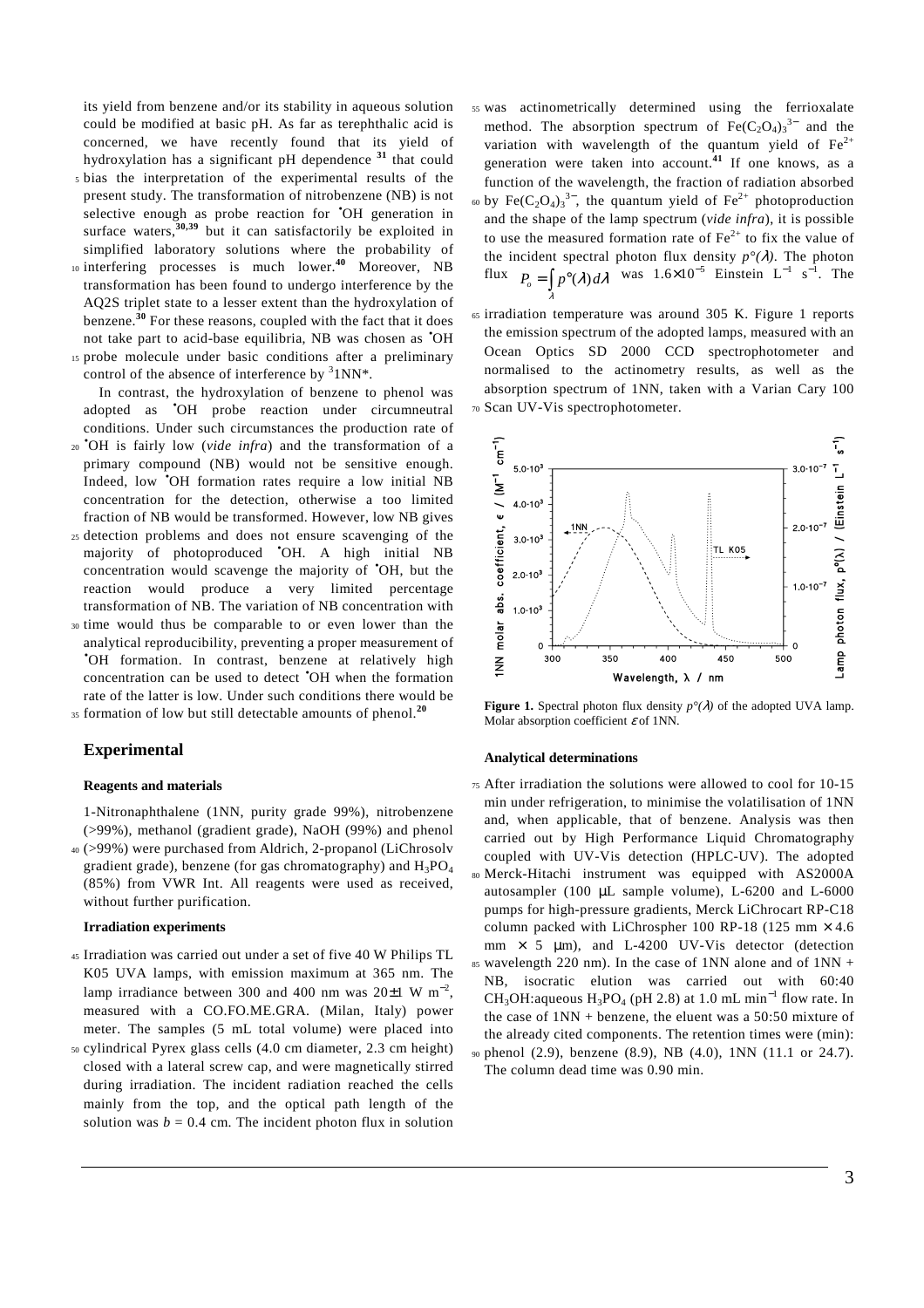#### **Kinetic treatment of the data**

The time evolution data of NB were fitted with pseudo-first order equations of the form  $C_t = C_0 \exp(-kt)$ , where  $C_t$  is the concentration of NB at the time  $t$ ,  $C_0$  its initial concentration,

- <sup>5</sup>and *k* the pseudo-first order degradation rate constant. The initial transformation rate of NB is  $Rate_{NB} = k C_0$ . The time evolution of phenol (formed from benzene +  $^{\bullet}$ OH) was fitted with  $C'_{t} = k_{P}^{f} C_{o} (k_{P}^{d} - k_{B}^{d})^{-1} [exp(-k_{B}^{d} t) - exp(-k_{P}^{d} t)],$ where  $C<sub>t</sub>$  is the concentration of phenol at the time *t*,  $C<sub>o</sub>$  the
- 10 initial concentration of benzene,  $k_{\rm P}^{\rm f}$  and  $k_{\rm P}^{\rm d}$  the pseudo-first order formation and transformation rate constants of phenol, respectively, and  $k_{B}^{d}$  the pseudo-first order transformation rate constant of benzene. The initial formation rate of phenol is  $Rate_{\rm P} = k_{\rm P}^{\rm f} C_{\rm o}$ . The reported errors on the rates were derived
- 15 from the scattering of the experimental data around each fitting curve and represent  $\mu \pm \sigma$ . The reproducibility of repeated runs was around 10-15%.

#### **Laser flash photolysis experiments**

A Nd:YAG laser system instrument (Quanta Ray GCR 130- <sup>20</sup>01) operated at 355 nm (third harmonic) with typical energies of 60 mJ (the single pulse was ~9 ns in duration) was used to study the reactions involving the excited state of 1NN  $(^{3}1NN^{*})$ . Individual cuvette samples (3 mL volume) were used for a maximum of two consecutive laser shots. The

- <sup>25</sup>transient absorbance at the pre-selected wavelength was monitored by a detection system consisting of a pulsed xenon lamp (150 W), monochromator and a photomultiplier (1P28). A spectrometer control unit was used for synchronising the pulsed light source and programmable shutters with the laser
- <sup>30</sup>output. The signal from the photomultiplier was digitised by a programmable digital oscilloscope (HP54522A). A 32 bits RISC-processor kinetic spectrometer workstation was used to analyse the digitised signal.
- Solutions of 1NN and, when relevant, NaOH, 2-propanol <sup>35</sup>and NB were prepared in Milli-Q water and their stability was regularly checked by means of UV spectroscopy. The decay of the triplet state of 1NN  $(^{3}1NN^{*})$  and the formation of the radical anion (1NN•−) were monitored at 620 and 380 nm, respectively. The pseudo-first order decay and growth <sup>40</sup>constants were obtained by fitting the absorbance *vs.* time data
- with single or double exponential equations. The error was calculated from the fit of the experimental data. All the experiments were performed at ambient temperature (295  $\pm$  2) K) in aerated solution.

# <sup>45</sup>**Results and discussion**

#### **Laser flash photolysis experiments**

In a first series of experiments it was studied the reactivity between  $31NN^*$ , monitored at 620 nm, and the OH<sup>-</sup> ion. Figure 2 shows the time evolution of the  $31NN^*$  spectral

<sup>50</sup>traces as a function of the concentration of added NaOH, while the pseudo-first order rate constants of <sup>3</sup>1NN\* *vs*. NaOH concentration are reported in Figure 3.



Figure 2. Decay of <sup>3</sup>1NN\* (monitored at 620 nm) as a function of NaOH <sup>55</sup>concentration. The traces were obtained upon LFP (355 nm) excitation of 1NN (0.1 mM) (full circles), with addition of 0.1 mM NaOH (open circles) or 0.3 mM NaOH (full triangles).



Figure 3. Pseudo-first order degradation rate constant of <sup>3</sup>1NN\*, <sup>60</sup>produced upon irradiation of 0.1 mM 1NN, as a function of the concentration of added NaOH. Laser pulse: 60 mJ, 355 nm, aerated solution. Error bars derived at the  $3\sigma$  level simply from the scattering of the experimental data. Regression line is dashed, 95% confidence bands are dotted.

<sup>65</sup>The slope of the regression line shown in Figure 3 gives the second-order reaction rate constant between  $31NN^*$  and OH<sup>-</sup>, which is  $k_{31NN^*,OH-} = (1.66 \pm 0.08) \cdot 10^7$  M<sup>-1</sup> s<sup>-1</sup> ( $\mu \pm \sigma$ ). Considering that  $31NN^*$  usually behaves as a single-electron oxidant,**<sup>32</sup>** it is likely that its reaction with OH<sup>−</sup> yields •OH and 70 the radical anion of 1NN, 1NN<sup>-•</sup>. The formation of 1NN<sup>-•</sup> is supported by the detection of a signal at 380 nm, which is the well-known absorption maximum of the radical anion.**32-34** However, demonstrating the actual formation of **OH** by <sup>3</sup>1NN<sup>\*</sup> + OH<sup>-</sup> requires more direct evidence, which was <sup>75</sup>obtained from steady irradiation experiments (*vide infra*).

The reactivity between  $31NN^*$  and 2-propanol was also studied, considering that the alcohol can be a useful "OH scavenger in steady irradiation experiments. Figure 4 reports the pseudo-first order degradation rate constant of  $31NN*$  as a 80 function of 2-propanol concentration. From the fit line one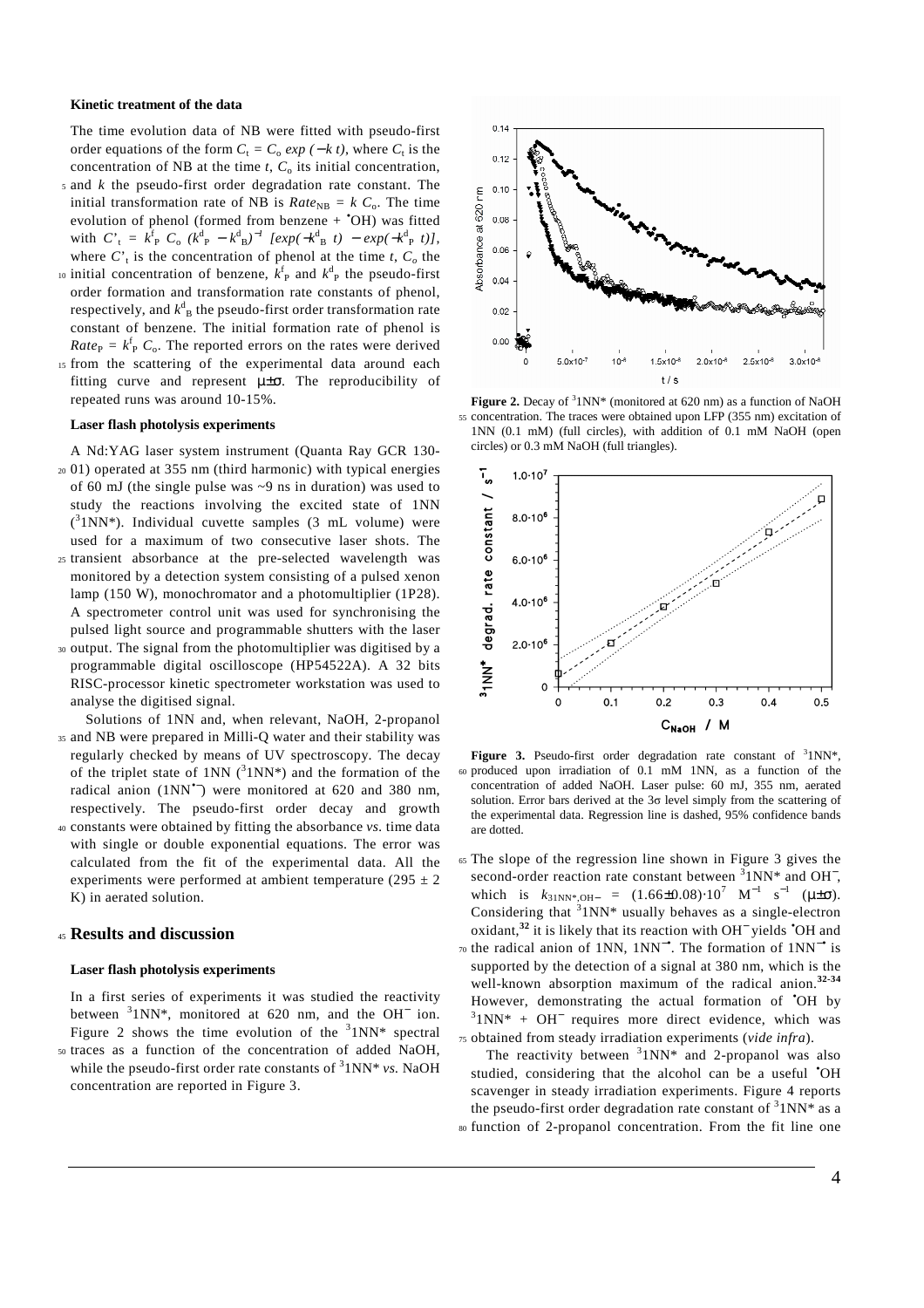gets a second-order rate constant  $k_{31NN^*2-propanol}$  =  $(4.2\pm2.2)\cdot10^5$  M<sup>-1</sup> s<sup>-1</sup>. 2-Propanol up to 1.0 M concentration is not able to behave as an effective scavenger of  $31NN^*$ . Therefore, the addition of the alcohol to an irradiated system s would cause significant scavenging of  $\textdegree$ OH but not of  $\textdegree{1NN*}$ .

Lack of significant reactivity was found between  $31NN*$ and NB, the latter adopted up to 0.6 mM initial concentration. This means that NB is not expected to undergo transformation upon reaction with  $31NN^*$ , which would allow the use of NB 10 as a selective 'OH probe in the presence of irradiated 1NN.



Figure 4. Pseudo-first order degradation rate constant of  $31NN^*$  as a function of the concentration of 2-propanol. Laser pulse: 60 mJ, 355 nm, pH 6.5, aerated solution. Error bars derived at the 3σ level simply from 15 the scattering of the experimental data. Regression line is dashed, 95% confidence bands are dotted.

#### **Steady irradiation experiments**

#### *Effect of 2-propanol on the direct photodegradation of 1NN*

Figure 5 reports the initial transformation rates of 0.1 mM <sup>20</sup>1NN upon UVA irradiation at the natural pH (6.5), as a function of the concentration of added 2-propanol.



**Figure 5.** Initial transformation rates of 0.1 mM 1NN as a function of the concentration of 2-propanol. UVA irradiation, pH 6.5, aerated solution. <sup>25</sup>The insert shows the rate trend for 2-propanol concentration values up to 0.3 mM. The dashed curve is the fit of the experimental data with  $Rate_{1NN}$  $= R_{INN, \bullet OH}$  (equation 7) + c.

The 1NN rate data have a double trend, with a very marked initial decrease of the rate for relatively low alcohol <sup>30</sup>concentrations, followed by a further but less steep decrease above 0.1 M 2-propanol. Considering that the alcohol is an effective  $\text{OH}$  scavenger but that it does not react with  $31NN^*$ , as is shown by laser flash photolysis data, a likely explanation is that the transformation of 1NN upon UVA irradiation 35 follows two pathways:

 $(i)$  A minor pathway ( $\lt$  15%) could be the reaction between 1NN and  $^{\circ}$ OH, photogenerated by  $^3$ 1NN\*. In such a case there would be competition between 2-propanol and 1NN for reaction with •OH. Although the reaction rate constant 40 between 1NN and <sup>\*</sup>OH in aqueous solution is not known, it is reasonable that 2-propanol at mM levels is able to effectively inhibit reaction between 0.1 mM 1NN and 'OH. If this hypothesis is correct, the data reported in the insert of Figure 5 allow the determination of the reaction rate constant 45 between 1NN and <sup>•</sup>OH,  $k_{\bullet}$ <sub>OH,1NN</sub>. Assume  $k_{\bullet}$ <sub>OH,2-prop</sub> = 1.9⋅10<sup>9</sup>  $M^{-1}$  s<sup>-1</sup> as the second-order reaction rate constant between 2propanol and  $\text{OH},^{42}$  and  $R_{\bullet}$  o<sub>H</sub> as the formation rate of  $\text{OH}.$ The rate of 1NN transformation because of reaction with <sup>\*</sup>OH,  $R_{1NN,•OH}$  is given by  $R_{•OH}$  times the fraction of <sup>\*</sup>OH that reacts <sup>50</sup>with 1NN, in competition with 2-propanol. Therefore, one obtains:

$$
R_{\text{1NN, 'OH}} = \frac{R_{\text{.OH}} k_{\text{.OH, 1NN}} [1NN]}{k_{\text{.OH, 1NN}} [1NN] + k_{\text{.OH, 2-prop}} [2 - propanol]} \tag{7}
$$

In addition to reaction with •OH, 1NN also undergoes other transformation processes (possibly linked with  $31NN*$ <sup>55</sup>evolution) that would account for the plateau reached by *Rate*<sub>1NN</sub>, as reported in the insert of Figure 5. One thus obtains  $Rate_{1NN} = R_{1NN, \bullet OH} + c$ . The fit of the experimental data with the latter equation (with  $R_{1NN, \bullet}$  o<sub>H</sub> described by equation 7) yielded  $k_{\bullet \text{OH},1NN} = (8.25 \pm 0.38) \cdot 10^7 \text{ M}^{-1} \text{ s}^{-1}.$ 

- <sup>60</sup>*(ii)* The main pathway of 1NN transformation would involve  $31NN^*$ , which could *e.g.* be able to oxidise groundstate 1NN, in analogy with results concerning the photochemistry of anthraquinone-2-sulphonate.**<sup>28</sup>** Figure 4 suggests that 2-propanol at the studied concentration values is  $65$  not expected to scavenge  $31NN*$  to a significant extent, but some secondary reactivity could involve the radical species that are formed upon reaction between 2-propanol and •OH. A possibility could be the recombination between oxidised 2 propanol and 1NN−•, which would yield back 2-propanol and
- <sup>70</sup>1NN and decrease the rate of 1NN transformation. An additional possibility could be the oxidation of 2-propanol radical species by oxidised 1NN, which would probably yield back 1NN (thereby lowering its transformation rate) together with acetone.**<sup>43</sup>** The latter compound was actually detected
- <sup>75</sup>upon irradiation of 1NN and 2-propanol (data not shown), by adopting a pre-column derivatisation reaction with 2,4 dinitrophenylhydrazine followed by HPLC-UV analysis. **43**

## *Photodegradation of NB induced by 1NN under irradiation in the presence of NaOH*

NB was used as • <sup>80</sup>OH probe in basic solution. Absence of direct NB photolysis under the adopted irradiation conditions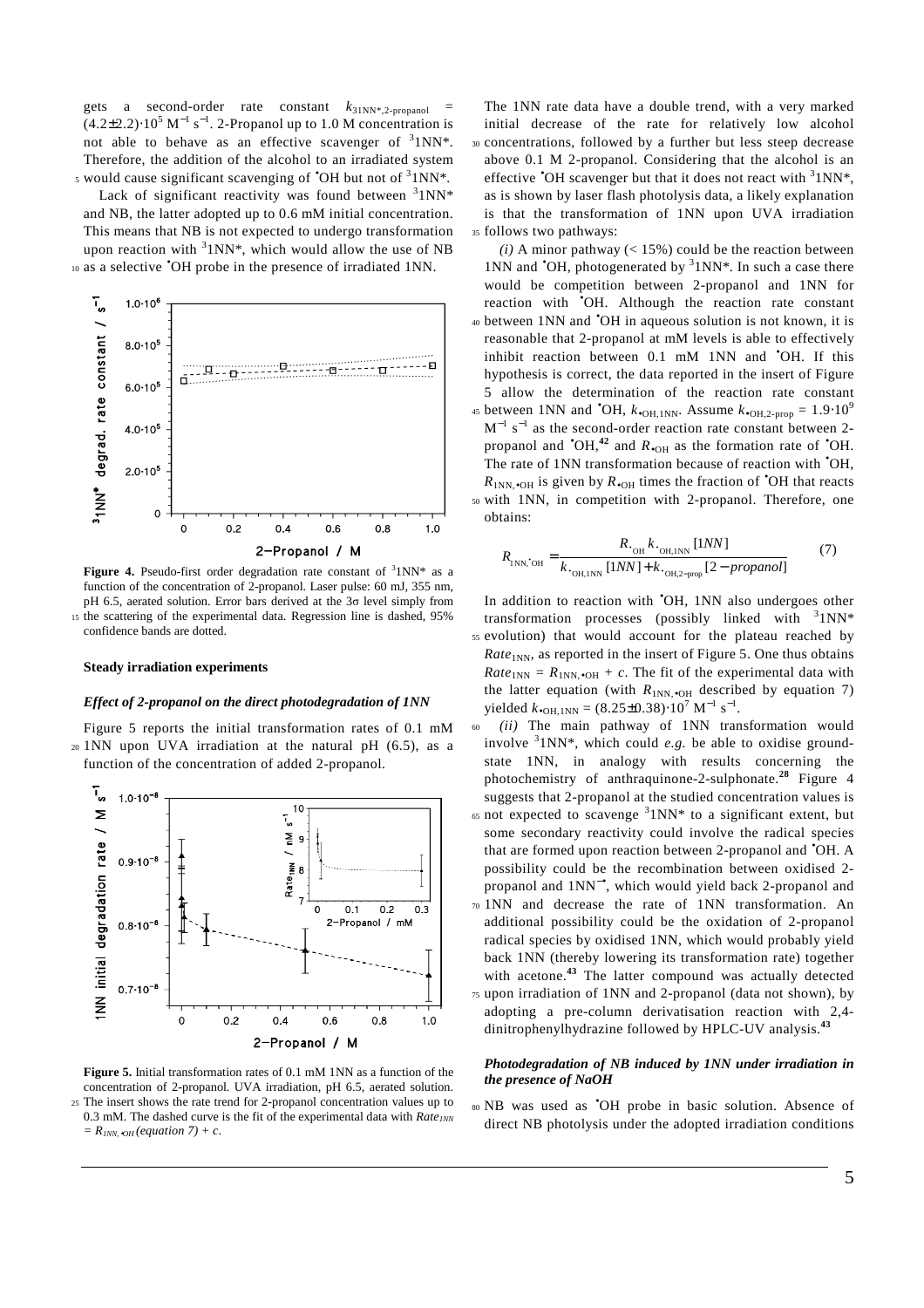was preliminary checked and confirmed. Table 1 reports the initial transformation rate of 0.01 mM NB  $(R_{NB})$  upon UVA irradiation, in the presence of 0.1 mM 1NN and with different concentration values of NaOH. The increase of  $R_{NB}$  with s increasing NaOH is consistent with the generation of 'OH by

irradiated 1NN under basic conditions.

**Table 1.** Initial transformation rates of 0.01 mM NB  $(R_{NP})$  upon UVA irradiation of 0.1 mM 1NN, for different concentration values of NaOH. Irradiation took place in aerated solution.

| $C_{\text{NaOH}}$ , M | $R_{\text{NB}}$ , M s <sup>-1</sup> |
|-----------------------|-------------------------------------|
| $\theta$              | $(3.37\pm2.05)\cdot10^{-10}$        |
| 0.3                   | $(2.48\pm0.73)\cdot10^{-9}$         |
| 0.5                   | $(2.89\pm0.41)\cdot10^{-9}$         |

<sup>10</sup>Note that NB degradation is extremely unlikely to undergo interference by  $31NN^*$ , which showed negligible reactivity toward NB itself. Together with the data reported in Figure 3 (reactivity between  $31NN*$  and OH<sup>-</sup>), such findings suggest that the following reaction takes place in the presence of 1NN 15 and NaOH under irradiation:

$$
{}^{3}1NN^* + OH^- \rightarrow 1NN^{-\bullet} + {}^{\bullet}OH
$$
 (8)

The formation of 1NN−• postulated in reaction (8) is consistent with the LFP signal detected at 380 nm.

#### *Generation of H2O<sup>2</sup> by 1NN under irradiation and its possible*  <sup>20</sup> role in <sup>•</sup>OH photoproduction

Figure 6 reports the time trend of  $H_2O_2$  generated upon UVA irradiation of 0.1 mM 1NN and 0.01 mM NB in aerated solution, in the absence of NaOH and in the presence of 0.3 M NaOH.



**Figure 6.** Time trend of  $H_2O_2$  upon UVA irradiation of 0.1 mM 1NN and 0.01 mM NB in aerated solution, without NaOH and with 0.3 M NaOH.

Interestingly, both the initial formation and the transformation rate of  $H_2O_2$  are higher in the presence of NaOH. The higher <sup>30</sup>formation rate is probably linked with the reaction (8) between <sup>3</sup>1NN\* and OH<sup>−</sup>, which enhances the transformation of NB (Table 1) and yields 1NN−•. In aerated solution the radical anion is expected to yield  $H_2O_2$  via reactions (3-5), and an enhanced  $1NN^{-\bullet}$  generation would lead to higher  $H_2O_2$ 

35 production.

The much higher transformation rate of  $H_2O_2$  in the presence of NaOH, which yields a time evolution with a maximum after 3-5 hour irradiation, could be accounted for by an enhanced production of reactive species, including •OH, 40 under basic conditions. Moreover, with a  $pKa$  of  $11.6$ ,<sup>38</sup> H<sub>2</sub>O<sub>2</sub> would be fully deprotonated to  $HO_2^-$  in the presence of 0.3 M NaOH. The conjugated base  $HO_2^-$  would be less stable than  $H_2O_2$ . For instance, the reaction rate constant between  $HO_2^$ and  $^{\bullet}$ OH is 7.5⋅10<sup>9</sup> M<sup>-1</sup> s<sup>-1</sup>, to be compared with 2.7⋅10<sup>7</sup> M<sup>-1</sup> 45  $s^{-1}$  for  $H_2O_2$ .<sup>42</sup>

Figure 6 shows that the concentration of  $H_2O_2$  is lower than 0.1 mM for irradiation times up to 15 h. Figure 7 reports the time evolution of 0.01 mM NB upon UVA irradiation of 0.1 mM  $1NN + 0.3$  M NaOH, and of 0.1 mM  $H_2O_2 + 0.3$  M  $50$  NaOH. It is apparent that 0.1 mM  $H<sub>2</sub>O<sub>2</sub>$  does not induce significant degradation of NB, despite the presence of  $H_2O_2$  in the system right from the start.

 $H<sub>2</sub>O<sub>2</sub>$  could be able to induce NB transformation upon production of •OH by photolysis (reaction 6).**<sup>17</sup>** The negligible  $_{55}$  transformation of NB upon UVA irradiation of 0.1 mM  $\rm H_{2}O_{2}$  $+ 0.3$  M NaOH suggests that the formation of  $\textdegree$ OH by  $\text{H}_2\text{O}_2$ was negligible under the adopted irradiation conditions. This means that irradiated 1NN in basic solution is expected to induce NB transformation by producing •OH via reaction (8) 60 (OH<sup>-</sup> oxidation), rather than upon formation of  $H_2O_2$ (reactions 1-5) followed by photolysis (reaction 6).



**Figure 7.** Time evolution of 0.01 mM NB upon UVA irradiation of 0.1 65 mM 1NN + 0.3 M NaOH, and of 0.1 mM  $H_2O_2 + 0.3$  M NaOH. Irradiation was carried out in aerated solution.

# *Benzene hydroxylation to phenol induced by irradiated 1NN in circumneutral solution*

Figure 8 reports the time evolution of phenol formed from 0.5 <sup>70</sup>mM benzene, upon UVA irradiation of 0.1 mM 1NN or of 0.1 mM  $H_2O_2$  at the natural pH of the solution (6.5). The initial level of hydrogen peroxide was chosen to be higher than the  $H_2O_2$  concentration formed upon UVA irradiation of 1NN without NaOH (Figure 6). It has been shown previously that 75 phenol formation from benzene in the presence of 1NN under irradiation is mostly caused by the photoproduction of •OH.**<sup>34</sup>**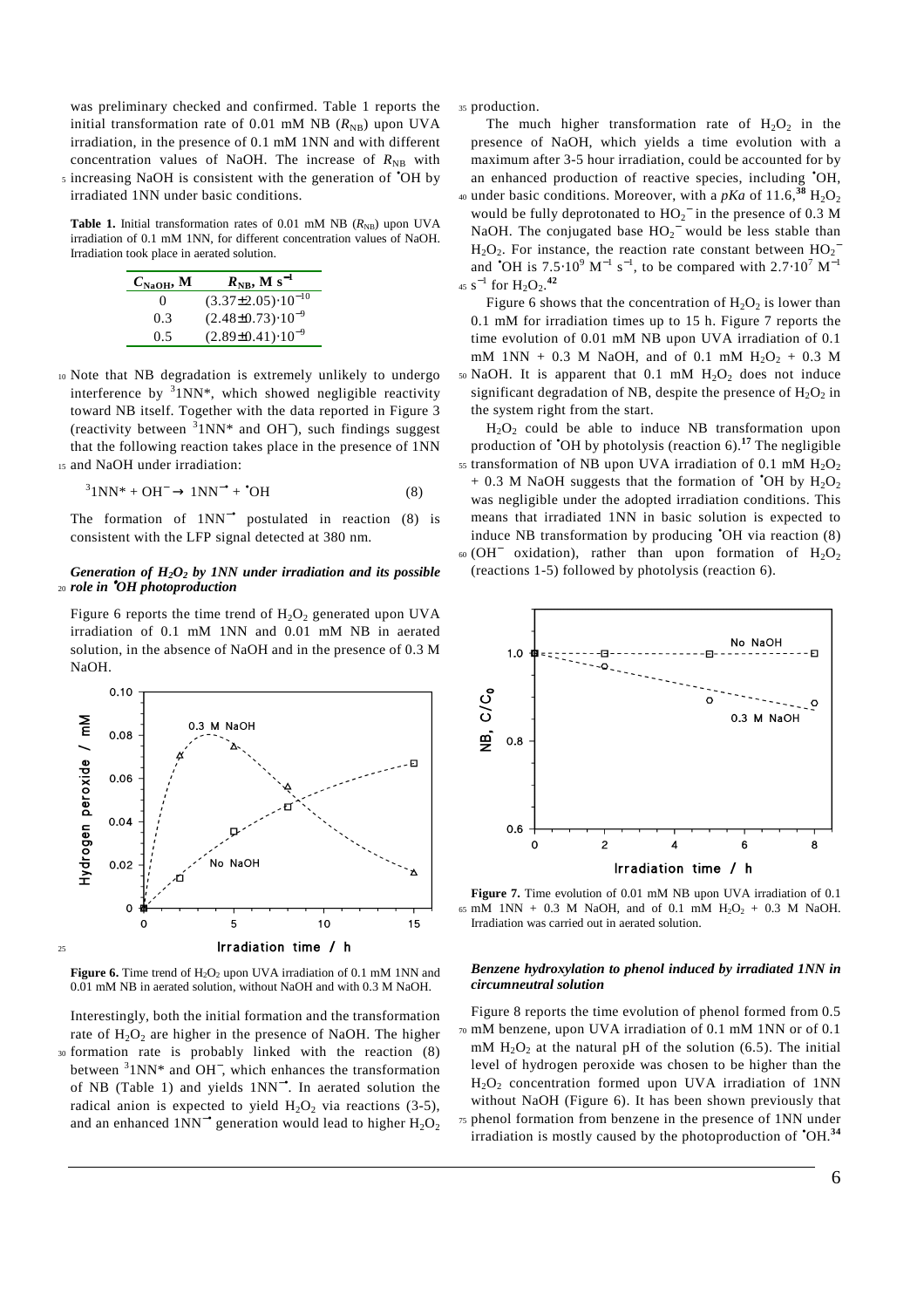Therefore, the much higher phenol formation upon irradiation of 1NN compared to  $H_2O_2$  suggests that  $H_2O_2$  generation and photolysis gives a minor to negligible contribution to •OH photoproduction by 1NN under circumneutral conditions. An s alternative pathway is the oxidation of OH<sup>-</sup> or  $H_2O$  by <sup>3</sup>1NN<sup>\*</sup>.



**Figure 8.** Time evolution of phenol, formed from 0.5 mM benzene, upon UVA irradiation of 0.1 mM 1NN or of 0.1 mM  $H_2O_2$  at pH 6.5. Irradiation was carried out in aerated solution.

10 Considering that the reaction between benzene and 'OH yields phenol with 95% yield **<sup>44</sup>** and that the initial rate of phenol formation with  $1NN + \text{benzene}$  (Figure 8) is  $R_{\text{Phenol}} =$  $(4.96\pm0.37)\cdot10^{-10}$  M s<sup>-1</sup>, one gets  $R_{\bullet}$ <sub>OH</sub> =  $(0.95)^{-1}$   $R_{\text{Phenol}}$  =  $(5.22\pm0.39) \cdot 10^{-10}$  M s<sup>-1</sup>. By knowing the reaction rate 15 constant between <sup>3</sup>1NN\* and OH<sup>−</sup>  $(k_{31NN^*,OH-}$  = and  $OH^ (k_{31NN^*,OH^-})$  $(1.66\pm0.08)\cdot10^7$  M<sup>-1</sup> s<sup>-1</sup>), the photon flux absorbed by 1NN, and the quantum yield of  $31NN^*$  formation upon 1NN irradiation ( $\Phi_{31\text{NN}*} = 0.63$ ),<sup>45</sup> one can obtain the contribution of the reaction  $31NN^* + OH^-$  to  $^{\bullet}OH$  photogeneration at pH

<sup>20</sup>6.5.

The photon flux absorbed by 1NN is  

$$
P_a^{1NN} = \int_{\lambda} p^{\circ}(\lambda) [1 - 10^{-\varepsilon(\lambda) b[1NN]}] d\lambda
$$
, where  $p^{\circ}(\lambda)$  is the lamp

volumetric spectral photon flux density in solution,  $\varepsilon(\lambda)$  is the molar absorption coefficient of 1NN (Figure 1),  $b = 0.4$  cm  $_{25}$  and [1NN] = 0.1 mM. One gets  $P_{\rm a}^{\rm 1NN} = 2.5 \cdot 10^{-6}$  Einstein L<sup>-1</sup> s<sup>-1</sup>, and the rate of <sup>3</sup>1NN\* formation is  $R_{31NN^*} = \Phi_{31NN^*} P_a^{1NN}$  $= 1.6 \cdot 10^{-6}$  M s<sup>-1</sup>. At pH 6.5 ([OH<sup>-</sup>] = 3⋅10<sup>-8</sup> M) the reaction with OH<sup>-</sup> is a minor <sup>3</sup>1NN\* sink and the pseudo-first order rate constant for <sup>3</sup>1NN\* deactivation is  $k_{31NN*} = 6.4 \cdot 10^5 \text{ s}^{-1}$ <sup>30</sup>(see the laser flash photolysis data of Figure 3). One gets  $[^31NN^*] = R_{31NN^*} k_{31NN^*}^{-1} = 2.5 \cdot 10^{-12}$  M. The formation rate of  $\text{OH}$  upon reaction (8) between  $31NN^*$  and OH<sup>-</sup> would be  $R_{\bullet \text{OH}}^{31NN^*,\text{OH}-} = k_{31NN^*,\text{OH}-} [{}^{3}1NN^*] [OH^-] = 1.2 \cdot 10^{-12} M s^{-1}.$ The value of  $R_{\bullet}$ <sup>31NN\*, OH−</sup> thus estimated is over two orders 35 of magnitude lower than  $R_{\bullet \text{OH}} = (5.22 \pm 0.39) \cdot 10^{-10} \text{ M s}^{-1}$ . This

means that reaction (8) cannot be a significant source of •OH under circumneutral conditions. An alternative hypothesis is that 'OH is generated upon

oxidation of H<sub>2</sub>O by <sup>3</sup>1NN<sup>\*</sup>. One would have  $R_{\bullet}$ <sup>31NN\*,H2O</sup> = <sup>40</sup>  $k_{31NN^*,H2O}$  [<sup>3</sup>1NN\*] [H<sub>2</sub>O] (with [H<sub>2</sub>O] ~ 55 M) and, under the

hypothesis that  $R_{\bullet \text{OH}}^{31\text{NN}^*,\text{H2O}} = R_{\bullet \text{OH}}$ , one obtains  $k_{31\text{NN}^*,\text{H2O}} =$  $R_{\bullet\text{OH}}$  [<sup>3</sup>1NN<sup>\*</sup>]<sup>-1</sup> [H<sub>2</sub>O]<sup>-1</sup> = 3.8±0.3 M<sup>-1</sup> s<sup>-1</sup>. Note that the reaction with  $H_2O$  would give a first-order degradation rate constant  $k'_{31NN^*} = k_{31NN^*,H2O}$  [H<sub>2</sub>O] = 2.1⋅10<sup>2</sup> s<sup>-1</sup> that would <sup>45</sup>just be a small fraction of the deactivation rate constant of <sup>3</sup> 1NN\* at pH 6.5 ( $k_{31NN*} = 6.4 \cdot 10^5 \text{ s}^{-1}$ ), which is reasonable.

Kinetic considerations suggest that the oxidation of  $H_2O$  by  $31NN*$  to produce 'OH is a reasonable process, but the thermodynamic point of view is to be considered as well. The so reduction potential of 1NN is  $E^{\circ}$ (1NN/1NN<sup>-•</sup>) = - 0.40 V,<sup>46</sup> and the triplet state  $31NN*$  is about 2.4 eV above the ground one.<sup>47</sup> It is thus suggested that the potential  $E^{0}({}^{3}1NN*/1NN^{-}^{\bullet})$ ~ 2 V, coherently with the ability of  $31NN^*$  to oxidise the halogenide anions to the corresponding radicals.**<sup>33</sup>** Such a <sup>55</sup> potential has to be compared with  $E^{\circ} = 2.59$  V for the reaction  $\text{^oOH} + \text{H}^+ + \text{e}^- \rightarrow \text{H}_2\text{O}^{46}$  One obtains that at pH 6.5 the oxidation reaction of H<sub>2</sub>O to <sup>•</sup>OH by <sup>3</sup>1NN\* has  $E = -0.2$  V, which corresponds to an equilibrium rate constant  $K_{eq} = 0.03$ . It is thus suggested that some •OH can be formed starting  $\omega$  from <sup>3</sup> 1 NN\* and H<sub>2</sub>O, with no initial <sup>\*</sup>OH, but the actual position of the equilibrium will likely depend more on the concomitant decay/scavenging processes of  $31NN^*$  and  $^{\bullet}OH$ than on the value of  $K_{eq}$ .

 It is possible to derive an upper limit for the reaction rate 65 constant  $k_{31NN^*,H2O}$  from the Arrhenius equation,  $k = A \cdot e^{-E_a/kT}$ , with E<sub>a</sub> = 0.2 eV = 20 kJ mol<sup>-1</sup> (assuming no additional energy barrier for the reaction) and  $A = 10^{10} M^{-1}$  $s^{-1}$  (diffusive control in aqueous solution). One gets  $k_{31NN^*,H2O}$  $< 10^{6}$  M<sup>-1</sup> s<sup>-1</sup>, which is perfectly compatible with the rate <sup>70</sup>constant value derived from kinetic considerations. Furthermore, with  $k_{31NN^*,H2O} = 3.8 \pm 0.3 \text{ M}^{-1} \text{ s}^{-1}$  one gets  $E_a =$ 54 kJ mol<sup>-1</sup>, corresponding to an activation energy barrier of 34 kJ mol<sup>-1</sup> in addition to the 20 kJ mol<sup>-1</sup> for the reaction to take place. Therefore, the hypothesised oxidation reaction of  $\pi$ <sub>5</sub> H<sub>2</sub>O to  $\textdegree$ OH by <sup>3</sup>1NN<sup>\*</sup>, with the low rate constant obtained in this study and that would be sufficient to account for the experimental data, appears to be reasonable from both a thermodynamic and a kinetic point of view.

# **Conclusions**

<sup>80</sup>1NN under UVA irradiation in basic solution is able to produce 'OH radicals following reaction (8) between <sup>3</sup>1NN\* and OH<sup>-</sup>. Such a reaction has a rate constant  $k_{31NN^*,OH^-}$  =  $(1.66\pm0.08)\cdot10^7$  M<sup>-1</sup> s<sup>-1</sup>, measured by laser flash photolysis. Despite the production of sub-0.1 mM levels of  $H_2O_2$  upon <sup>85</sup>irradiation of 1NN (reactions 1-5), the photolysis of hydrogen peroxide (reaction 6) is a minor pathway to •OH photogeneration under both basic and circumneutral conditions. Oxidation of  $H_2O$  and  $OH^-$  by <sup>3</sup>1NN\* would be the main sources of •OH, with the former process strongly <sup>90</sup>prevailing under circumneutral conditions. The use of NB as •OH probe in basic solution and of 2-propanol as •OH scavenger is appropriate in the studied system because of the lack of reactivity of either NB or 2-propanol toward  $31NN^*$ .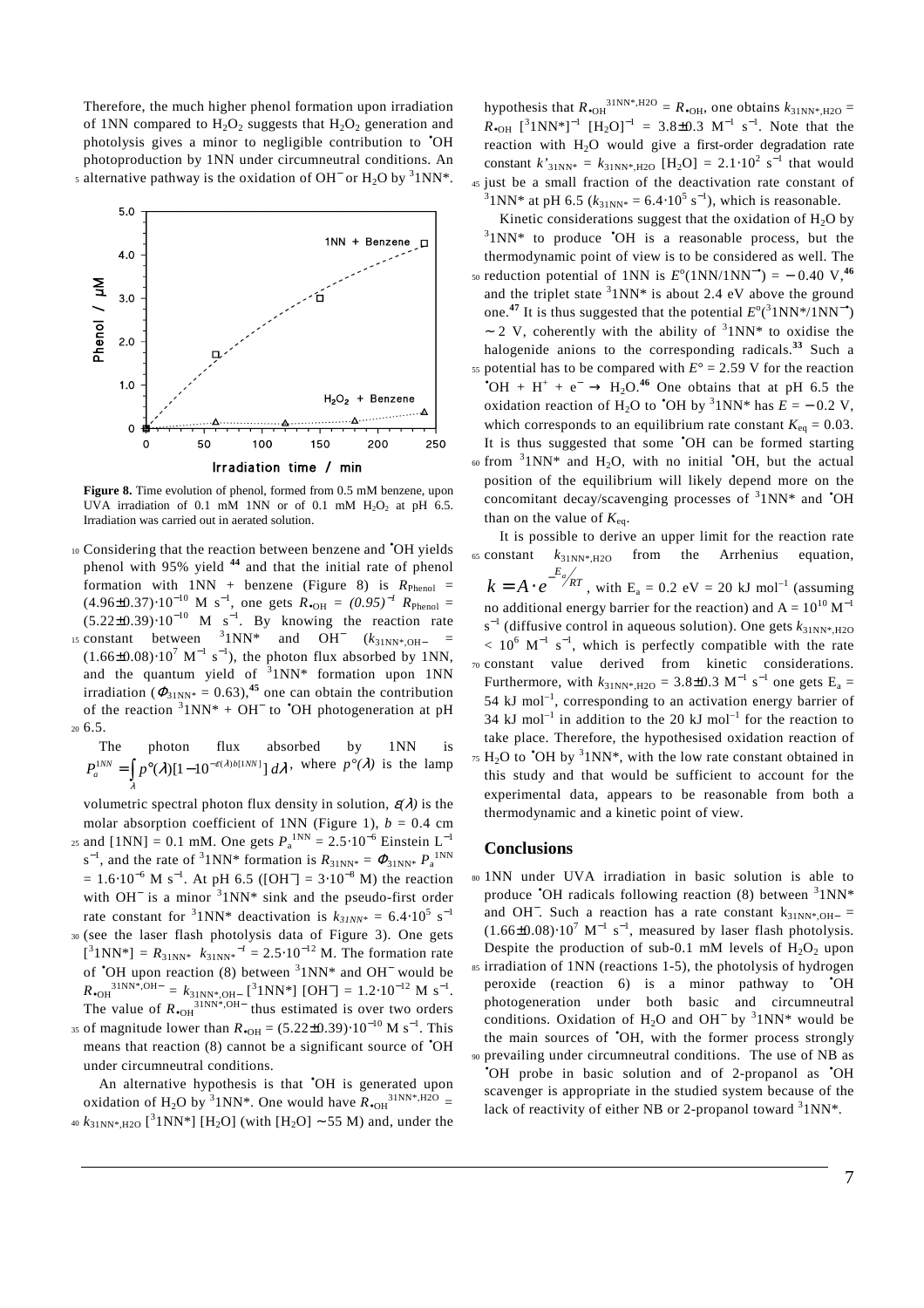### **Acknowledgements**

Financial support by PNRA – Progetto Antartide is gratefully acknowledged. The work of BS in Torino was financially supported by Compagnia di San Paolo, Torino, Italy. The

<sup>5</sup>authors also thank Blaise Pascal University for the financial support provided for 1 month visit of DV in the LPMM laboratory. GM and MB thank the Auvergne region and the "Fédération des Recherches en Environnement" for the financial support.

# <sup>10</sup>**Notes and references**

*a Dipartimento di Chimica Analitica, Università di Torino, Via P. Giuria 5, 10125 Torino, Italy. http://www.chimicadellambiente.unito.it davide.vione@unito.it*

*b Department of Chemical Engineering, Calcutta University, 92 Acharya*  <sup>15</sup>*P. C. Road, Kolkata 700009, India.* 

*c Centro Interdipartimentale NatRisk, Università di Torino, Via L. Da Vinci 44, 10095 Grugliasco (TO), Italy. http://www.natrisk.org d Clermont Université, Université Blaise Pascal, Laboratoire de* 

*Photochimie Moléculaire et Macromoléculaire (LPMM), F-63000,*  <sup>20</sup>*Clermont-Ferrand, France. marcello.brigante@univ-bpclermont.fr <sup>e</sup>CNRS, UMR 6505, F-63177 Aubière, France.* 

# **Literature cited**

- 1 Q. T. Liu, R. I. Cumming and A. D. Sharpe, Photo-induced environmental depletion processes of beta-blockers in river water, <sup>25</sup>*Photochem. Photobiol. Sci.*, 2009, **8**, 768-777.
- 2 S. Canonica and U. Laubscher, Inhibitory effect of dissolved organic matter on triplet-induced oxidation of aquatic contaminants, *Photochem. Photobiol. Sci.*, 2008, **7**, 547-551.
- 3 M. M. Caldwell, J. F. Bornman, C. l. Ballare, s. D. Flint and G. <sup>30</sup>Kulandaivelu, Terrestrial ecosystems, increased solar ultraviolet radiation, and interactions with bother climate change factors, *Photochem. Photobiol. Sci.*, 2007, **6**, 252-266.
- 4 R. G. Epp, D. J. Erickson, N. D. Paul and B. Sulzberger, Interactive effects of solar UV radiation and climate change on biogeochemical <sup>35</sup>cycling, *Photochem. Photobiol. Sci.*, 2007, **6**, 286-300.
- 5 A. Paul, S. Hackbarth, R. D. Vogt, B. Roder, B. K. Burnison and C. E. W. Steinberg, Photogeneration of singlet oxygen by humic substances: comparison of humic substances of aquatic and terrestrial origin, *Photochem. Photobiol. Sci.*, 2004, **3**, 273-280.
- <sup>40</sup>6 A. L. Boreen, W. A. Arnold and K. McNeill, Photodegradation of pharmaceuticals in the aquatic environment: A review, *Aquat. Sci.*, 2003, **65**, 320-341.
- 7 J. P. Escalada, A. Pajares, J. Gianotti, A. Biasutti, S. Criado, P. Molina, W. Massad, F. Amat-Guerri and N. A. Garcia,
- <sup>45</sup>Photosensitized degradation in water of the phenolic pesticides bromoxynil and dichlorophen in the presence of riboflavin, as a model of their natural photodecomposition in the environment, *J. Hazard. Mater.*, 2011, **186**, 466-472.
- 8 J. J. Guerard, Y. P. Chin, H. Mash and C. M. Hadad, Photochemical
- <sup>50</sup>fate of sulfadimethoxine in aquaculture waters, *Environ. Sci. Technol.*, 2009, **43**, 8587-8592.
- 9 J. Peuravuori and K. Pihlaja, Phototransformations of selected pharmaceuticals under low-energy UVA-vis and powerful UVB-UVA irradiations in aqueous solutions - the role of natural dissolved <sup>55</sup>organic chromophoric material, *Anal. Bioanal. Chem.*, 2009, **394**, 1621-1636.
- 10 J. J. Werner, K. McNeill and W. A. Arnold, Environmental photodegradation of mefenamic acid, *Chemosphere*, 2005, **58**, 1339- 1346.
- <sup>60</sup>11 P. L. Miller and Y. P. Chin, Photoinduced degradation of carbaryl in a wetland surface water, *J. Agr. Food Chem.*, 2002, **50**, 6758-6765.
	- 12 J. J. Cui, H. M. Huang, S. Cook and K. Zeng, Effect of photosensitizer riboflavin on the fate of 2,4,6-trinitrotoluene in a freshwater environment, *Chemosphere*, 2001, **44**, 621-625.
- <sup>65</sup>13 S. Chiron, C. Minero and D. Vione, Photodegradation processes of the antiepileptic drug carbamazepine, relevant to estuarine waters, *Environ. Sci. Technol.*, 2006, **40**, 5977-5983.
- 14 T. Arakaki, T. Miyake, M. Shibata and H Sakugawa, Photochemical formation and scavenging of hydroxyl radical in rain and dew waters, <sup>70</sup>*Nippon Kagaku Kaishi*, 1999, **5**, 335-340.
- 15 C. Anastasio and K. G. McGregor, Chemistry of fog waters in California's Central Valley: 1. In situ photoformation of hydroxyl radical and singlet molecular oxygen, *Atmos. Environ.*, 2001, **35**, 1079-1089.
- <sup>75</sup>16 A. Albinet, C. Minero and D. Vione, Photochemical generation of reactive species upon irradiation of rainwater: Negligible photoactivity of dissolved organic matter, *Sci. Total. Environ.*, 2010, **408**, 3367-3373.
- 17 J. Hoigné, Formulation and calibration of environmental reaction kinetics; oxidations by aqueous photo-oxidants as an example. In: Stumm, W., Editor, *Aquatic Chemical Kinetics*, Wiley, New York, 1990, pp. 43–69.
- 18 S. Canonica, Oxidation of aquatic organic contaminants induced by excited triplet states, *Chimia*, 2007, **61**, 641-644.
- <sup>85</sup>19 D. E. Latch and K. McNeill, Microheterogeneity of singlet oxygen distributions in irradiated humic acid solutions, *Science*, 2006, **311**, 1743-1747.
- 20 D. Vione, G. Falletti, V. Maurino, C. Minero, E. Pelizzetti, M. Malandrino, R. Ajassa, R. I. Olariu and C. Arsene, Sources and sinks of hydroxyl radicals upon irradiation of natural water samples,
- *Environ. Sci. Technol.*, 2006, **40**, 3775-3781.
- 21 F. al Housari, D. Vione, S. Chiron and S. Barbati, Reactive photoinduced species in estuarine waters. Characterization of hydroxyl radical, singlet oxygen and dissolved organic matter triplet <sup>95</sup>state in natural oxidation processes, *Photochem. Photobiol. Sci.*, 2010, **9**, 78-86.
- 22 K. M. G. Mostofa and H. Sakugawa, Spatial and temporal variations and factors controlling the concentrations of hydrogen peroxide and organic peroxides in rivers, *Environ. Chem.*, 2009, **6**, 524-534.
- <sup>100</sup>23 R. M. Dalrymple, A. K. Carfagno and C. M. Sharpless, Correlations between dissolved organic matter optical properties and quantum yields of singlet oxygen and hydrogen peroxide, *Environ. Sci. Technol.*, 2010, **44**, 5824-5829.
- 24 E. M. White, P. P. Vaughan and R. G. Zepp, Role of the photo-105 Fenton reaction in the production of hydroxyl radicals and photobleaching of colored dissolved organic matter in a coastal river of the southeastern United States, *Aquat. Sci.*, 2003, **65**, 402-414.
	- 25 A. W. Vermilyea and B. M. Voelker, Photo-Fenton reaction at near neutral pH, *Environ. Sci. Technol.*, 2009, **43**, 6927-6933.
- <sup>110</sup>26 S. E. Page, W. A. Arnold and K. McNeill, Assessing the contribution of free hydroxyl radical in organic matter-sensitized photohydroxylation reactions, *Environ. Sci. Technol.*, 2011, **45**, 2818-2825.
- 27 D. Gan, M. Jia, P. P. Vaughan, D. E. Falvey and N. V. Blough, <sup>115</sup>Aqueous photochemistry of methyl-benzoquinone, *J. Phys. Chem. A*, 2008, **112**, 2803-2812.
	- 28 V. Maurino, D. Borghesi, D. Vione and C. Minero, Transformation of phenolic compounds upon UVA irradiation of anthraquinone-2 sulfonate, *Photochem. Photobiol. Sci.*, 2008, **7**, 321-327.
- <sup>120</sup>29 P. R. Maddigapu, A. Bedini, C. Minero, V. Maurino, D. Vione, M. Brigante, G. Mailhot and M. Sarakha, The pH-dependent photochemistry of anthraquinone-2-sulfonate, *Photochem. Photobiol. Sci.*, 2010, **9**, 323-330.
- 30 D. Vione, M. Ponzo, D. Bagnus, V. Maurino, C. Minero and M. E. 125 Carlotti, Comparison of different probe molecules for the quantification of hydroxyl radicals in aqueous solution, *Environ. Chem. Lett.*, 2010, **8**, 95-100.
- 31 T. Charbouillot, M. Brigante, G. Mailhot, P. R. Maddigapu, Claudio Minero and D. Vione, Terephthalic acid as probe for 'OH 130 quantification in natural waters: Performance and selectivity as a function of temperature, pH and composition of atmospherically relevant aqueous media, *J. Photochem. Photobiol. A: Chem.*, in press. DOI: 10.1016/j.jphotochem.2001.05.003.